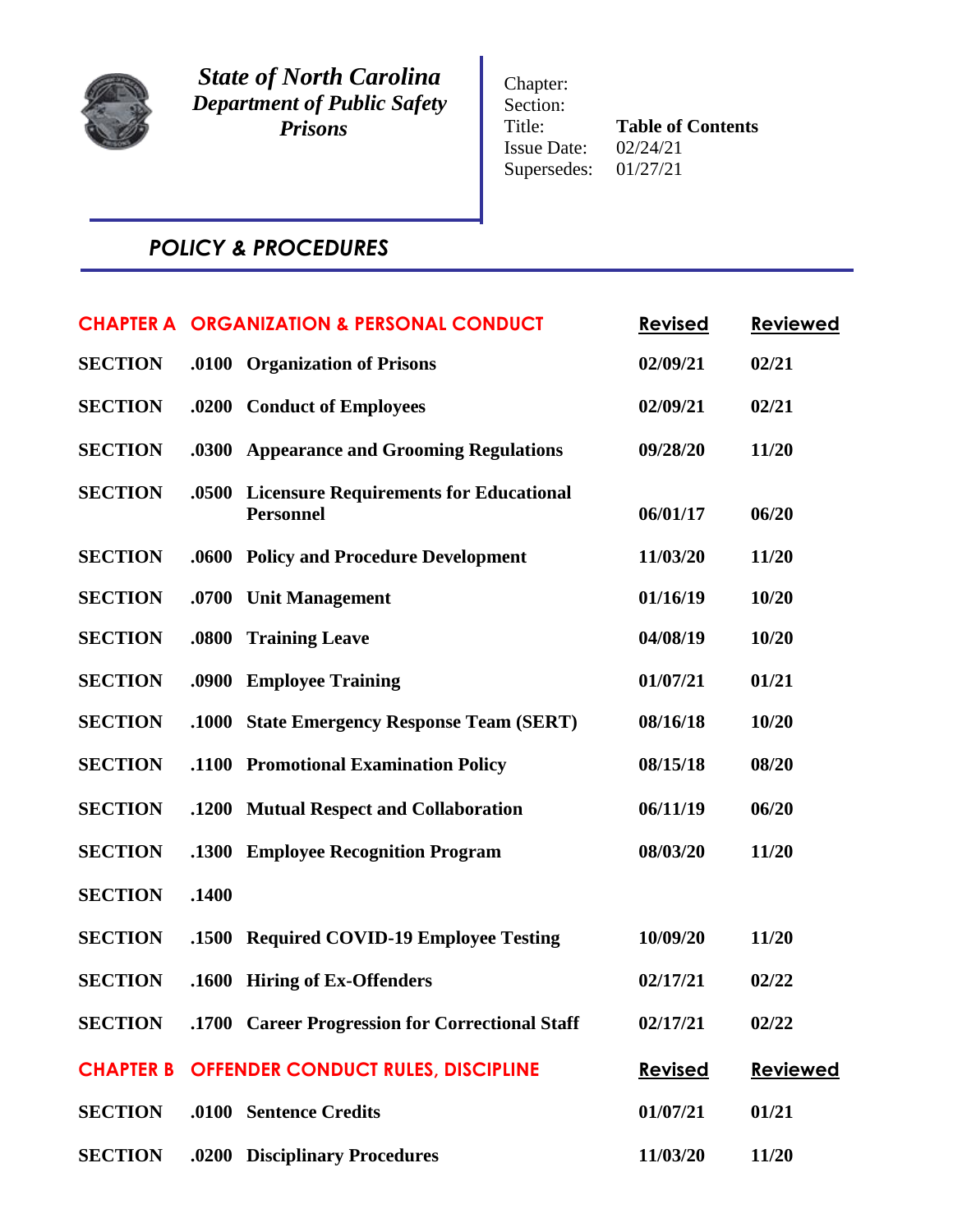| <b>SECTION</b>                  |              | .0300 Offender Conduct Rules                                                                                         | 08/12/19         | 04/20                              |
|---------------------------------|--------------|----------------------------------------------------------------------------------------------------------------------|------------------|------------------------------------|
| <b>SECTION</b>                  |              | .0500 Incentive Wage Program                                                                                         |                  | <b>Rescinded: Refer to C .2800</b> |
| <b>SECTION</b>                  |              | .0600 Prison Industries Enhancement (PIE) Program                                                                    | 10/02/20         | 11/20                              |
| <b>SECTION</b>                  |              | .0700 Offenders Conducting Personal Business                                                                         | 09/24/18         | 10/20                              |
|                                 |              |                                                                                                                      |                  |                                    |
| <b>CHAPTER C CLASSIFICATION</b> |              |                                                                                                                      | <b>Revised</b>   | <b>Reviewed</b>                    |
| <b>SECTION</b>                  |              | .0100 Classification Process                                                                                         | 08/05/20         | 10/20                              |
| <b>SECTION</b>                  |              | .0200 Diagnostic Centers                                                                                             | 09/09/20         | 09/20                              |
| <b>SECTION</b>                  |              | .0300 Restrictive Housing for Administrative Purposes 05/10/16                                                       |                  | 10/20                              |
| <b>SECTION</b>                  |              | .0400 Maximum Control                                                                                                | <b>Rescinded</b> |                                    |
| <b>SECTION</b>                  |              | .0500 Promotion of Felons                                                                                            | <b>Rescinded</b> |                                    |
| <b>SECTION</b>                  |              | .0600 International Prisoner Transfer Program                                                                        | 08/01/17         | 10/20                              |
| <b>SECTION</b>                  |              | .0700 Consular Notification and Access                                                                               | 08/28/17         | 10/20                              |
| <b>SECTION</b>                  | .0800        | <b>Parole-Committed Youthful Offenders and</b><br><b>Regular Offenders Serving Indeterminate</b><br><b>Sentences</b> | 04/08/19         | 10/20                              |
| <b>SECTION</b>                  |              | .0900 Admission Custody Assignment                                                                                   | <b>Rescinded</b> |                                    |
| <b>SECTION</b>                  |              | .1000 Interstate Corrections Compact                                                                                 | 08/01/17         | 10/20                              |
| <b>SECTION</b>                  |              | .1100 Protective Control                                                                                             | 11/06/17         | 10/20                              |
| <b>SECTION</b>                  |              | .1200 Conditions of Confinement                                                                                      | 09/06/18         | 11/20                              |
| <b>SECTION</b>                  |              | .1300 Restrictive Housing for Control Purposes                                                                       | 08/14/18         | 10/20                              |
| <b>SECTION</b>                  | <b>.1400</b> | <b>Case Management</b>                                                                                               | 07/03/17         | 08/20                              |
| <b>SECTION</b>                  |              | .1500 Offender Release Procedures                                                                                    | 06/06/19         | 06/20                              |
| <b>SECTION</b>                  | .1600        | <b>Safekeepers</b>                                                                                                   | 11/07/17         | 08/20                              |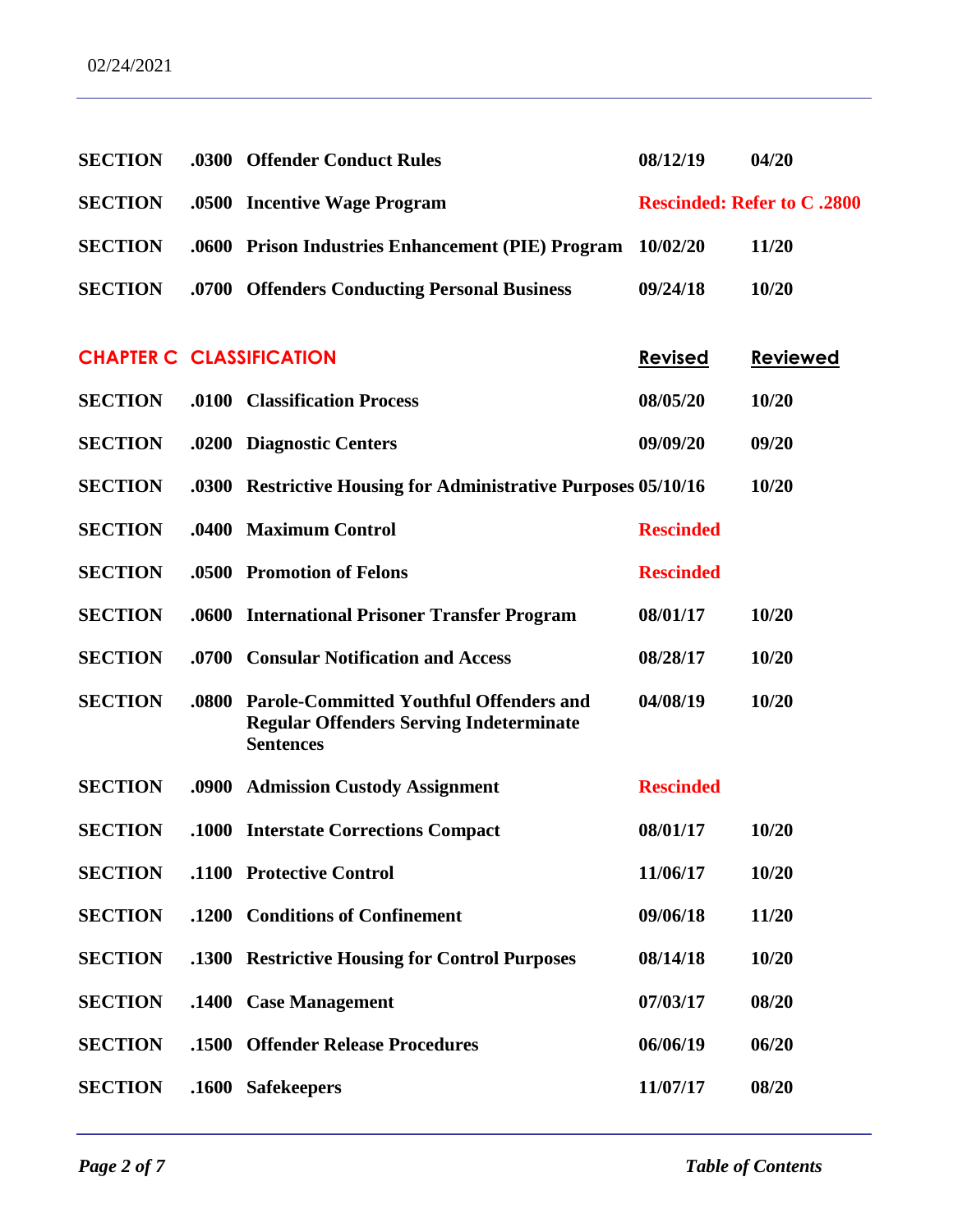| <b>SECTION</b> |       | .1700 High Security Maximum Control                            | 08/10/18                          | 10/20           |
|----------------|-------|----------------------------------------------------------------|-----------------------------------|-----------------|
| <b>SECTION</b> | .1800 | <b>Transition Services</b>                                     | <b>Rescinded: Refer to C.1400</b> |                 |
| <b>SECTION</b> |       | .1900 Security Alert Policy                                    | 02/01/18                          | 10/20           |
| <b>SECTION</b> |       | .2000 Deportation Releases & Citizenship Verification 08/31/18 |                                   | 10/20           |
| <b>SECTION</b> | .2100 | <b>Medical Release of Ill and Disabled Offenders</b>           | 02/01/18                          | 10/20           |
| <b>SECTION</b> |       | .2200 Extension of Limits of Confinement                       | 02/01/18                          | 10/20           |
| <b>SECTION</b> |       | .2300 Modified Housing for Regular Population                  | 08/01/17                          | 10/20           |
| <b>SECTION</b> | .2400 | <b>Central Monitoring</b>                                      | 02/01/18                          | 10/20           |
| <b>SECTION</b> | .2500 | <b>Community Based Programs for Sex Offenders</b>              | <b>Rescinded</b>                  |                 |
| <b>SECTION</b> |       | .2600 Advanced Supervised Release                              | 07/10/18                          | 10/20           |
| <b>SECTION</b> | .2700 | <b>Confinement in Response to Violation (CRV)</b>              | 08/25/20                          | 08/20           |
| <b>SECTION</b> |       | .2800 Offender Assignment                                      | 06/18/20                          | 08/20           |
| <b>SECTION</b> |       | .2900 Designated Reentry Facilities                            | 05/21/19                          | 10/20           |
|                |       | <b>CHAPTER D PUBLIC COMMUNICATIONS</b>                         | <b>Revised</b>                    | <b>Reviewed</b> |
| <b>SECTION</b> |       | .0100 Publications Received/Possessed by Inmates               | 09/24/10                          | 09/20           |
| <b>SECTION</b> | .0200 | <b>Visitation: Policy/Procedure</b>                            | 03/18/20                          | 08/20           |
| <b>SECTION</b> |       | .0300 Offender Use of the Mail                                 | 11/03/20                          | 11/20           |
| <b>SECTION</b> |       | .0500 Public Relations/Media Policy                            | 06/25/18                          | 06/20           |
| <b>SECTION</b> | .0600 | <b>Access to Information/Offender Records</b>                  | 06/17/20                          | 06/20           |
| <b>SECTION</b> |       | .0700 Offender Labor for Public Work Projects                  | 08/20/20                          | 08/20           |
| <b>SECTION</b> |       | .0800 Inmate Access to Telephone                               | 05/13/14                          | 10/20           |
| <b>SECTION</b> | .0900 | <b>Victim Services</b>                                         | 06/15/17                          | 06/20           |
| <b>SECTION</b> |       | .1000 Role of Outside Agencies                                 | <b>Rescinded</b>                  |                 |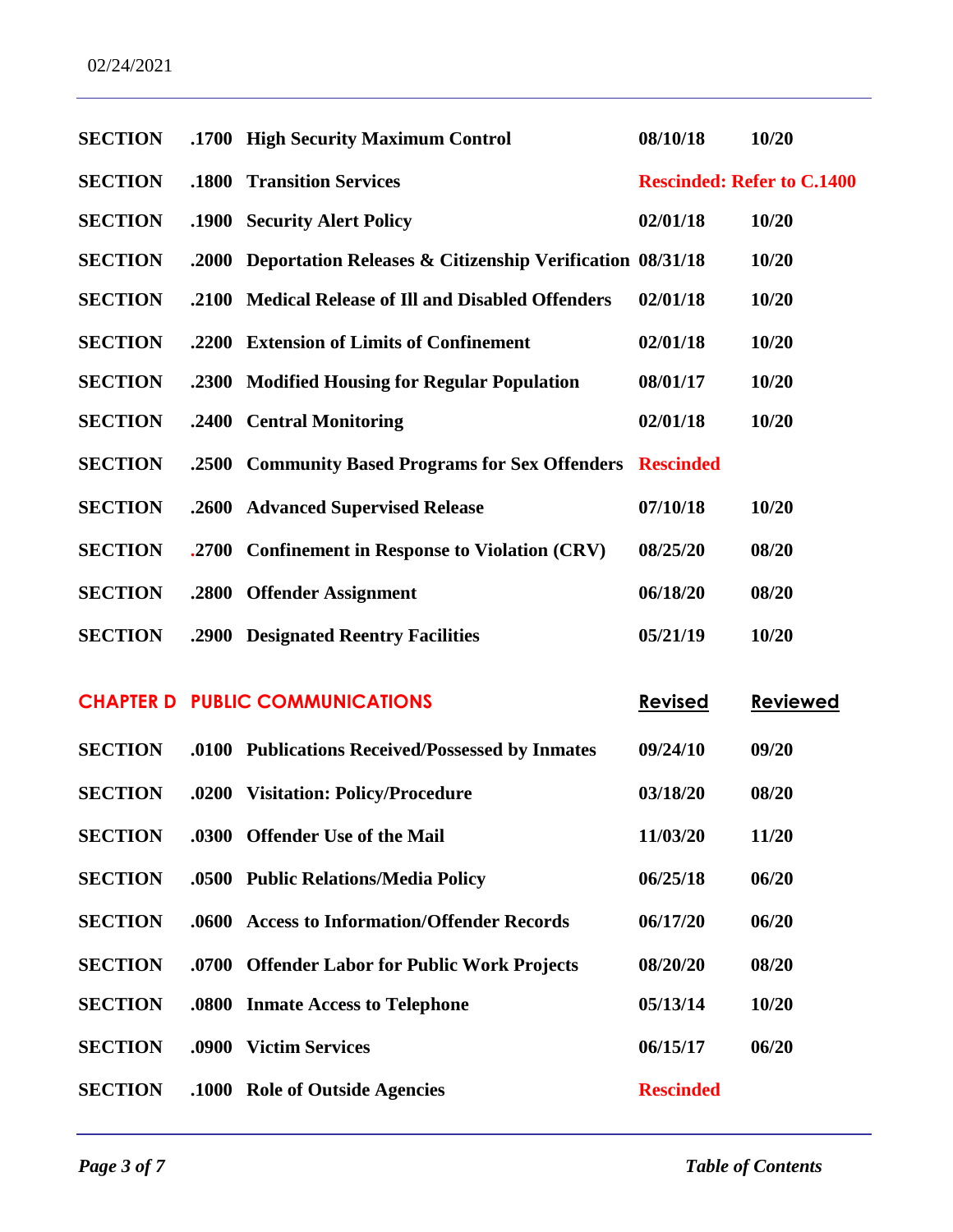| <b>SECTION</b>   |                  | .1100 Library Services                                             | 08/03/20         | 08/20           |
|------------------|------------------|--------------------------------------------------------------------|------------------|-----------------|
|                  |                  |                                                                    |                  |                 |
| <b>CHAPTER E</b> | <b>TREATMENT</b> |                                                                    | <b>Revised</b>   | <b>Reviewed</b> |
| <b>SECTION</b>   |                  | .0100 Food and Nutrition Management                                | 03/18/20         | 03/20           |
| <b>SECTION</b>   |                  | .0200 Health Care Policy                                           | 08/01/17         | 10/20           |
| <b>SECTION</b>   |                  | .0600 Prison Dog Training Programs                                 | 06/15/17         | 06/20           |
| <b>SECTION</b>   | .0700            | <b>Work Release</b>                                                | 06/15/17         | 06/20           |
| <b>SECTION</b>   | .0900            | AA and NA Correctional Facility Representative 11/01/17<br>Program |                  | 11/20           |
| <b>SECTION</b>   |                  | .1100 Restitution Program                                          | 09/01/20         | 09/20           |
| <b>SECTION</b>   | .1300            | <b>Study Release</b>                                               | 06/15/17         | 06/20           |
| <b>SECTION</b>   | .1400            | <b>Mandatory Education Program</b>                                 | 06/01/17         | 06/20           |
| <b>SECTION</b>   | .1500            | <b>Safety Policy</b>                                               | 10/12/07         | 11/20           |
| <b>SECTION</b>   | .1700            | <b>Mutual Agreement Parole Program (MAPP)</b>                      | 02/02/18         | 11/20           |
| <b>SECTION</b>   | .1800            | <b>Non-English-Speaking Offender Program</b>                       | 02/05/18         | 11/20           |
| <b>SECTION</b>   | .1900            | Recreation                                                         | 08/28/17         | 11/20           |
| <b>SECTION</b>   | .2000            | <b>Social Service Programs</b>                                     | <b>Rescinded</b> |                 |
| <b>SECTION</b>   |                  | .2100 Clothing, Bedding, & Personal Hygiene                        | 10/23/20         | 10/20           |
| <b>SECTION</b>   |                  | .2200 Construction Apprenticeship Program (CAP)                    | 11/30/20         | 11/20           |
| <b>SECTION</b>   |                  | .2300 Parenting Programs                                           | 06/15/17         | 06/20           |
| <b>SECTION</b>   |                  | .2400 Domestic Violence Education Program                          | 06/15/17         | 06/20           |
| <b>SECTION</b>   | .2500            | <b>Inmate Death Procedure</b>                                      | 05/10/17         | 11/20           |
| <b>SECTION</b>   | .2600            | <b>Reasonable Accommodation for Inmates</b><br>with Disabilities   | 09/05/13         | 10/20           |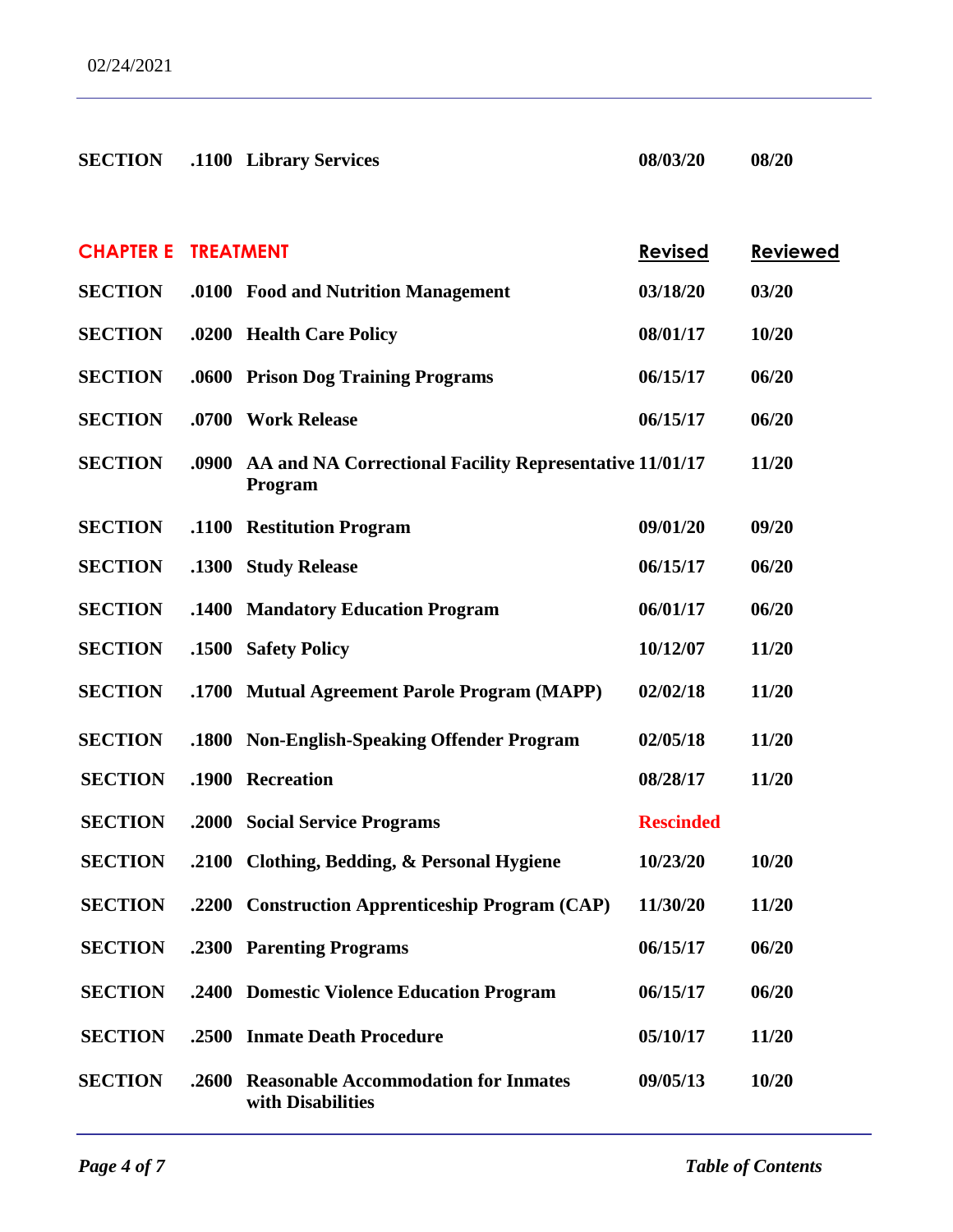| <b>SECTION</b>   | .2700 | <b>Evaluation and Management of Transgender</b><br><b>Offenders</b> | 08/22/19       | 11/20           |
|------------------|-------|---------------------------------------------------------------------|----------------|-----------------|
| <b>SECTION</b>   | .2800 | Use of Naloxone Opioid Antagonist by<br><b>Non-Medical Staff</b>    | 04/15/19       | 11/20           |
| <b>CHAPTER F</b> |       | <b>CUSTODY AND SECURITY</b>                                         | <b>Revised</b> | <b>Reviewed</b> |
| <b>SECTION</b>   | .0100 | <b>Operational Searches</b>                                         | 08/12/19       | 08/20           |
| <b>SECTION</b>   | .0300 | <b>Offender Marriage Request</b>                                    | 09/09/20       | 09/20           |
| <b>SECTION</b>   | .0400 | <b>Emergency Leave</b>                                              | 08/27/20       | 08/20           |
| <b>SECTION</b>   | .0500 | <b>Offender Personal Property</b>                                   | 08/19/20       | 08/20           |
| <b>SECTION</b>   | .0600 | <b>Custodial Classification</b>                                     | 08/01/17       | 11/20           |
| <b>SECTION</b>   | .0603 | <b>Home Leaves</b>                                                  | 05/03/19       | 11/20           |
| <b>SECTION</b>   | .0604 | <b>Community Volunteer &amp; Community Leave</b><br>Program         | 04/30/19       | 11/20           |
| <b>SECTION</b>   | .0605 | <b>Community Resource Council</b>                                   | 11/01/17       | 11/20           |
| <b>SECTION</b>   | .0606 | <b>Inmate Nonprofit Program</b>                                     | 06/15/17       | 06/20           |
| <b>SECTION</b>   | .0700 | <b>Transfer Branch</b>                                              | 11/13/20       | 11/20           |
| <b>SECTION</b>   | .0800 | <b>Contraband Control</b>                                           | 11/06/18       | 09/20           |
| <b>SECTION</b>   |       | .1000 Control of Offenders                                          | 11/13/18       | 09/20           |
| <b>SECTION</b>   |       | .1100 Transporting Offenders                                        | 03/18/20       | 08/20           |
| <b>SECTION</b>   | .1200 | <b>Inspections</b>                                                  | 02/01/18       | 11/20           |
| <b>SECTION</b>   |       | .1400 Custodial Agents                                              | 08/08/18       | 11/20           |
| <b>SECTION</b>   |       | .1500 Use of Force                                                  | 08/30/18       | 09/20           |
| <b>SECTION</b>   |       | .1600 Management of Security Posts                                  | 08/12/19       | 08/20           |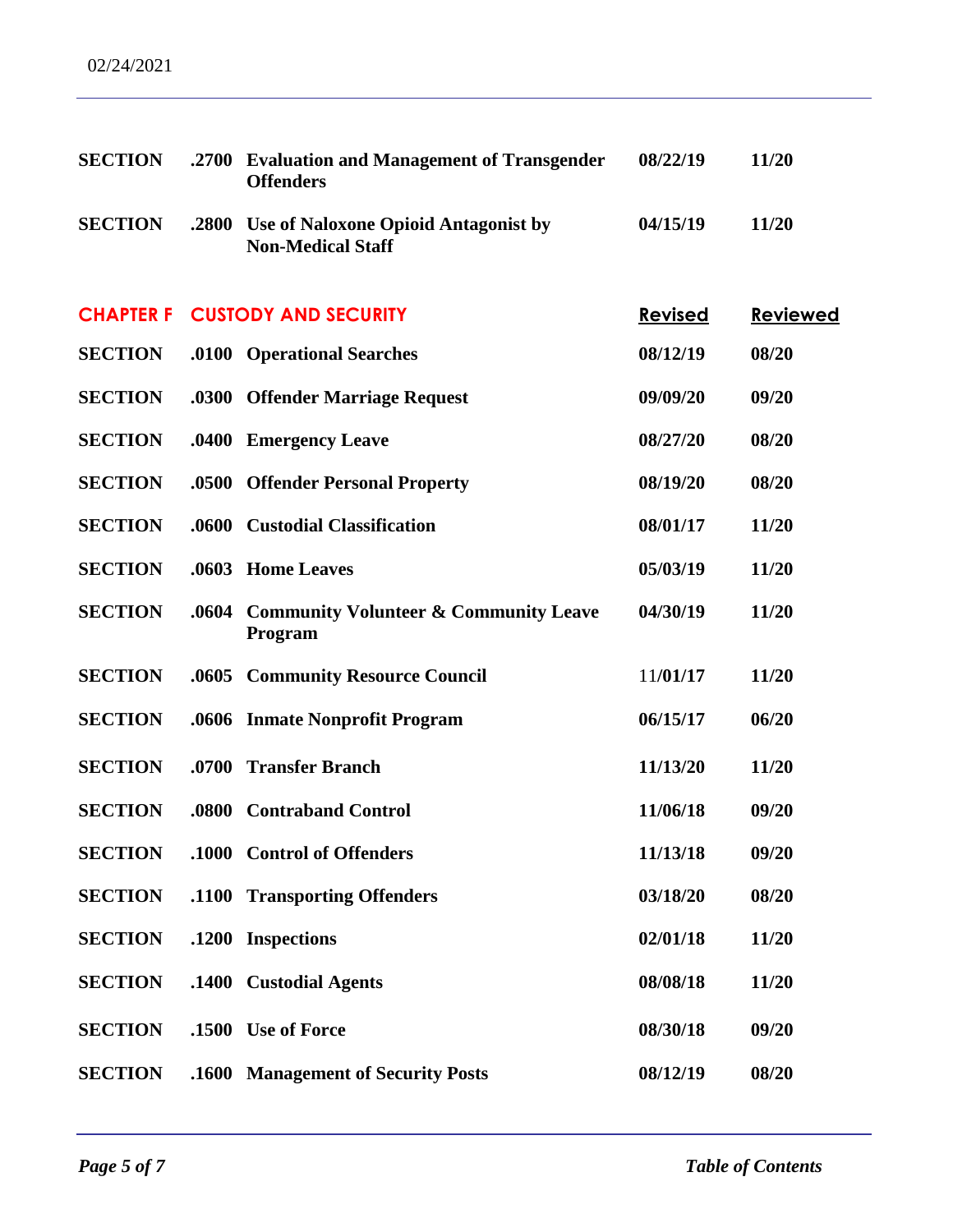| <b>SECTION</b> |       | .1700 Double Cell Housing                                              | 01/01/14         | 04/20                             |
|----------------|-------|------------------------------------------------------------------------|------------------|-----------------------------------|
| <b>SECTION</b> |       | .1900 Highway Work Squads - Medium Custody                             | <b>Rescinded</b> |                                   |
| <b>SECTION</b> |       | .2000 Early Parole                                                     | 04/08/19         | 11/20                             |
| <b>SECTION</b> |       | .2100 Plumbing Facilities                                              | 07/20/10         | 04/20                             |
| <b>SECTION</b> | .2200 | <b>Jail Housing of Inmates</b>                                         | 08/01/17         | 11/20                             |
| <b>SECTION</b> |       | .2300 Offender Maternity Leave                                         | 04/08/19         | 11/20                             |
| <b>SECTION</b> |       | .2400 Key and Lock Control                                             | 08/14/18         | 08/20                             |
| <b>SECTION</b> | .2500 | <b>Tobacco Policy</b>                                                  | 07/14/20         | 07/20                             |
| <b>SECTION</b> |       | .2600 Inmate Drug/Alcohol Testing                                      | 08/12/19         | 11/20                             |
| <b>SECTION</b> |       | .2700 Tool Control                                                     | 08/14/18         | 11/20                             |
| <b>SECTION</b> | .2800 | <b>Jail Bus Transportation-Standard Operating</b><br><b>Procedures</b> | 06/11/19         | 08/20                             |
| <b>SECTION</b> | .2900 | <b>Identification Card Procedure</b>                                   | 08/01/17         | 11/20                             |
| <b>SECTION</b> | .3000 | <b>Firing Ranges</b>                                                   |                  | <b>Refer to DPS Safety Manual</b> |
| <b>SECTION</b> | .3100 | <b>Close Observation Procedures</b>                                    | 09/21/12         | 04/20                             |
| <b>SECTION</b> |       | .3200 Special Management Meals                                         | 08/01/17         | 11/20                             |
| <b>SECTION</b> |       | .3300 Prison Entrance/Exit Policy                                      | 10/29/18         | 08/20                             |
| <b>SECTION</b> |       | .3400 Inmate Sexual Abuse and Harassment Policy                        | 08/12/19         | 04/20                             |
| <b>SECTION</b> | .3500 | <b>Minimum Custody Highway Work Squads</b>                             | <b>Rescinded</b> |                                   |
| <b>SECTION</b> | .3600 | <b>Hazardous Chemical Control &amp; Management</b>                     | 11/13/20         | 11/20                             |
| <b>SECTION</b> | .3700 | <b>Fire Protection</b>                                                 | 08/17/18         | 04/20                             |
| <b>SECTION</b> | .3800 | <b>Water Testing, Recycling, and Waste Disposal</b>                    | 11/01/11         | 11/20                             |
| <b>SECTION</b> | .3900 | <b>Control Center Operations</b>                                       | 01/16/19         | 08/20                             |